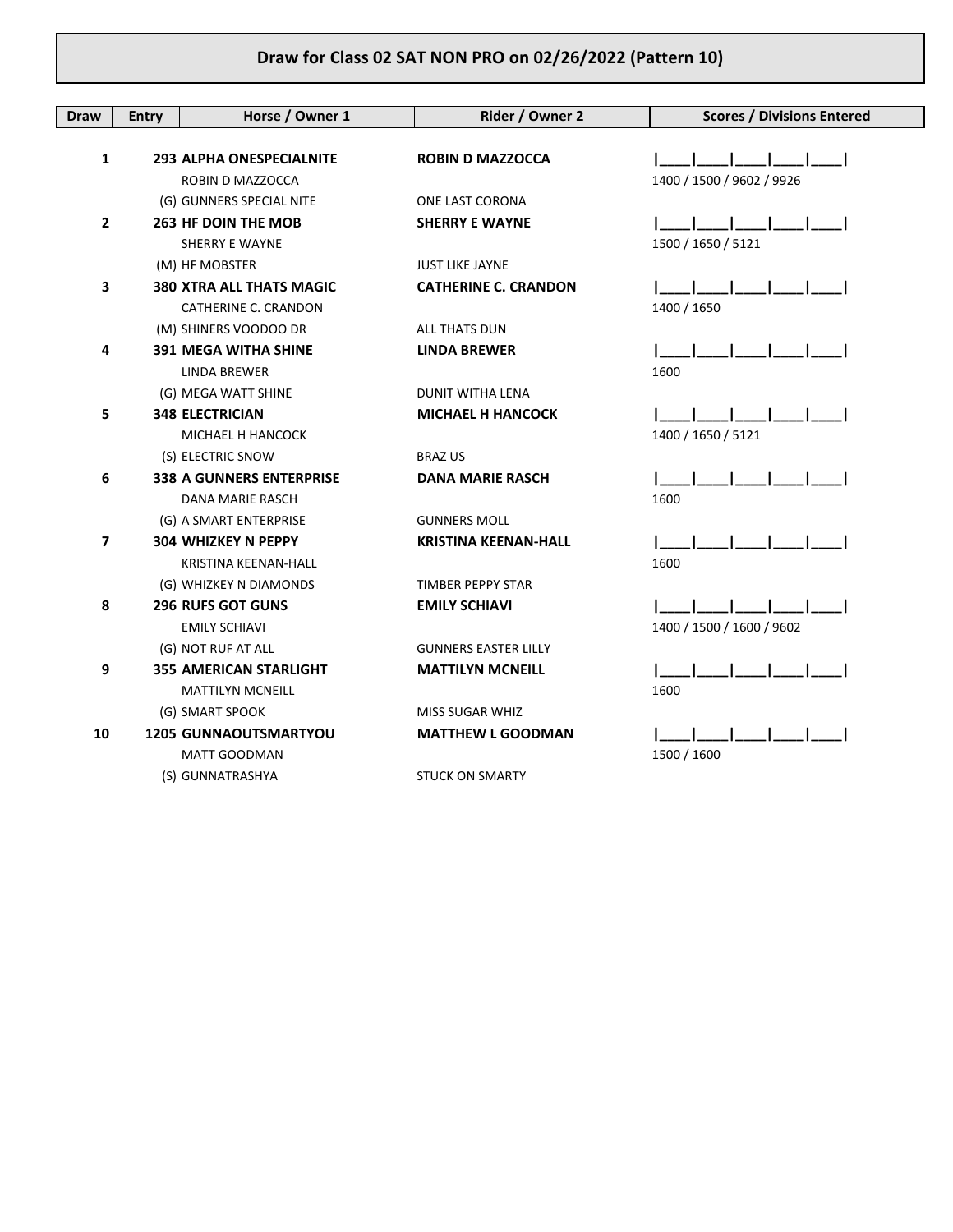| Draw | <b>Entry</b> | Horse / Owner 1                 | Rider / Owner 2                   | <b>Scores / Divisions Entered</b>       |
|------|--------------|---------------------------------|-----------------------------------|-----------------------------------------|
|      |              |                                 |                                   |                                         |
| 11   |              | <b>248 DP SHININ NITE</b>       | <b>CAYLEE B HOWERTON</b>          |                                         |
|      |              | <b>CAYLEE B HOWERTON</b>        |                                   | 1500 / 1600                             |
|      |              | (G) GUNNERS SPECIAL NITE        | <b>OUT SHININ WIMPY</b>           |                                         |
| 12   |              | <b>195 WIMPYSLITTLECADILLAC</b> | <b>ERIN M MEEHAN</b>              |                                         |
|      |              | ERIN M MEEHAN                   |                                   | 1600                                    |
|      |              | (G) WIMPYS LITTLE STEP          | <b>TEJANA CHIC</b>                |                                         |
| 13   |              | <b>192 WHIZ A GOLDEN SPOOK</b>  | <b>LILLIAN BESHEARS</b>           |                                         |
|      |              | LILLIAN BESHEARS                |                                   | 1400 / 1500 / 1600                      |
|      |              | (M) SMART SPOOK                 | <b>WHIZIN OFF SPARKS</b>          |                                         |
| 14   |              | <b>186 CROMES CHIC OLENA</b>    | <b>BROOKE NOHLE</b>               |                                         |
|      |              | <b>BROOKE NOHLE</b>             |                                   | 1600                                    |
|      |              | (S) CUSTOM CROME                | SHE AND CHIC DUNIT                |                                         |
| 15   |              | <b>170 SHINEY JUICE</b>         | <b>HOLLY LEIGH JACOBSON</b>       |                                         |
|      |              | <b>HOLLY LEIGH JACOBSON</b>     |                                   | 1600                                    |
|      |              | (G) SMART LIKE JUICE            | WIND HER UP SHINER                |                                         |
| 16   |              | <b>159 LOVEANDOTHERDIASTERS</b> | <b>KATHY J MADDOX</b>             |                                         |
|      |              | <b>KATHY J MADDOX</b>           |                                   | 5121                                    |
|      |              | (G) TINSEL NIC                  | HA CHIC A TUNE                    |                                         |
| 17   |              | <b>102 JUICEPOWER</b>           | <b>STEPHANIE A SOARES-ROBERTS</b> |                                         |
|      |              | STEPHANIE A SOARES-ROBERTS      |                                   | 1600                                    |
|      |              | (G) SMART LIKE JUICE            | PLAY ROOSTER                      |                                         |
| 18   |              | <b>180 MMB CHIC GUN RENDA</b>   | <b>JENNA R WEBB</b>               |                                         |
|      |              | <b>JENNA R WEBB</b>             |                                   | 1400 / 1500                             |
|      |              | (S) GUNNERS TINSELTOWN          | LIL CHIC BALOU                    |                                         |
| 19   |              | <b>272 DONTRASHMYSTAGE</b>      | <b>MILTON WHITE</b>               |                                         |
|      |              | <b>MILTON WHITE</b>             |                                   | 1500 / 1600 / 1650 / 2625 / 2650 / 5121 |
|      |              | (G) GUNNATRASHYA                | <b>DAINTY DUNIT</b>               |                                         |
| 20   |              | <b>366 CROMER OUT WHIZ</b>      | <b>KAELYN JENNY</b>               |                                         |
|      |              | <b>KAELYN JENNY</b>             |                                   | 1500 / 2600 / 2625                      |
|      |              | (G) CROMED OUT MERCEDES         | <b>EBONY WHIZ</b>                 |                                         |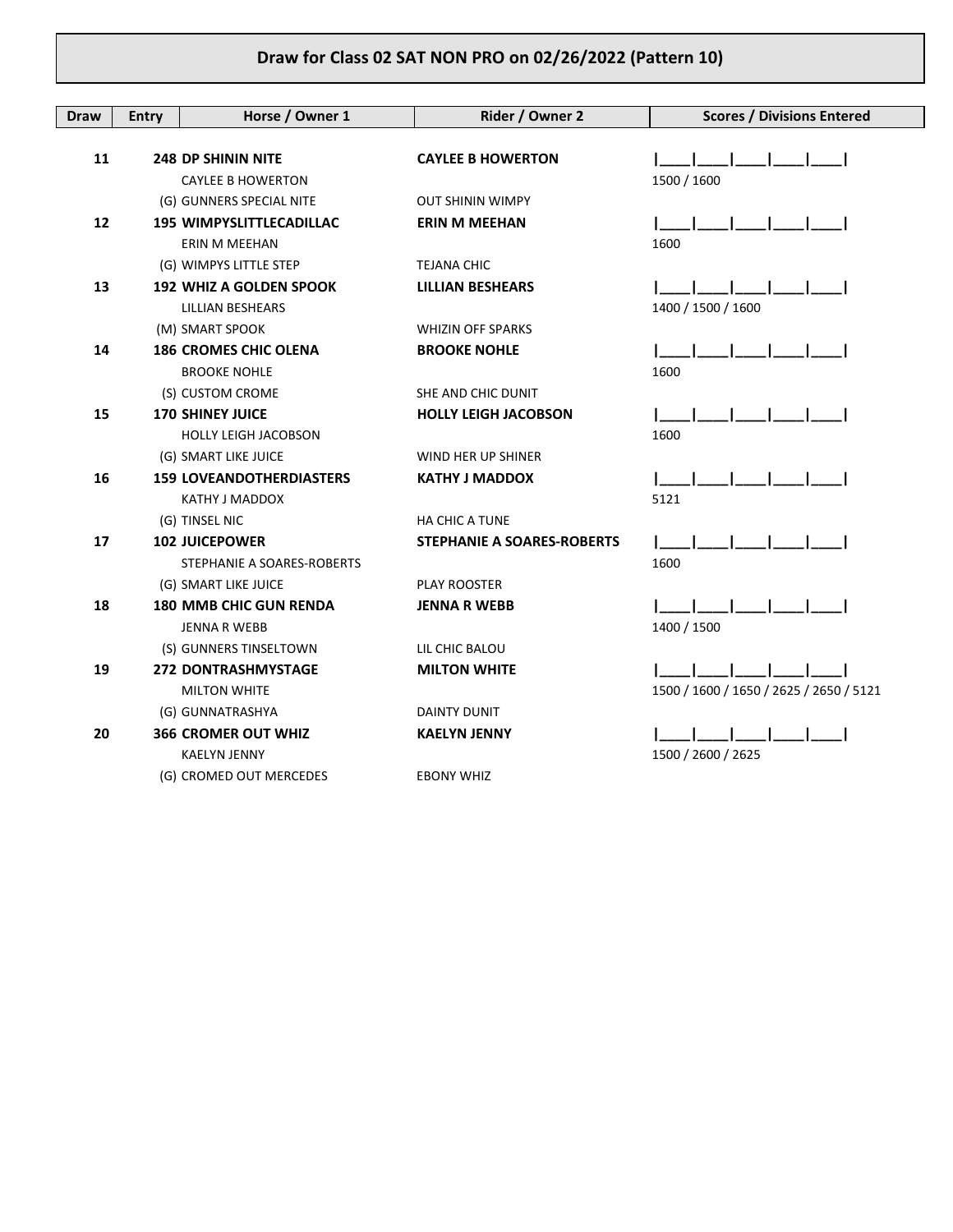| Draw | <b>Entry</b> | Horse / Owner 1                 | Rider / Owner 2           | <b>Scores / Divisions Entered</b>            |
|------|--------------|---------------------------------|---------------------------|----------------------------------------------|
|      |              |                                 |                           |                                              |
| 21   |              | <b>323 SPITFIRE SPOOK</b>       | <b>POLLY S HILLIARD</b>   |                                              |
|      |              | POLLY S HILLIARD                |                           | 1400 / 1500 / 1650 / 2400 / 2500 / 2600 / 26 |
|      |              | (S) SMART SPOOK                 | MISS SATIN WHIZ           |                                              |
| 22   |              | 225 DIAMONDS IN MY DREAMS       | <b>LINDSAY M BAAR</b>     |                                              |
|      |              | <b>LORRI L PETERSEN</b>         |                           | 2500 / 2600 / 2625                           |
|      |              | (G) LIKE A DIAMOND              | <b>BRENNAS DREAM</b>      |                                              |
| 23   |              | <b>178 STARS AT MIDNITE</b>     | <b>EDWARD F. FRAWLEY</b>  |                                              |
|      |              | <b>EDWARD F. FRAWLEY</b>        |                           | 1500 / 1600 / 1650 / 2600 / 2625 / 2650 / 51 |
|      |              | (M) GUNNERS SPECIAL NITE        | CHIC OLENA STARBUCK       |                                              |
| 24   |              | <b>402 LIKE SHINER</b>          | <b>MARIANA VAZQUEZ</b>    |                                              |
|      |              | SMART LIKE JUICE INC.           |                           | 1400 / 1500 / 2400 / 2500 / 2600             |
|      |              | (M) SMART LIKE JUICE            | <b>WIND HER UP SHINER</b> |                                              |
| 25   |              | <b>224 XTRA DUN STEP</b>        | <b>JERRY A DOUGLAS</b>    |                                              |
|      |              | <b>JENNIFER GROEHN</b>          | <b>JERRY A DOUGLAS</b>    | 1600 / 1650 / 2600 / 2625 / 2650 / 5121      |
|      |              | (S) WIMPYS LITTLE STEP          | ALL THATS DUN             |                                              |
| 26   |              | <b>303 GOT THAT IOWA SHINE</b>  | <b>KALYN M SANDERS</b>    |                                              |
|      |              | <b>KALYN M SANDERS</b>          |                           | 1400 / 2400 / 2500 / 2600 / 2625 / 9926      |
|      |              | (G) SMART AND SHINEY            | SLJ THIS IS MY JUICE      |                                              |
| 27   |              | <b>107 DUN WHIZ SPARKS</b>      | <b>MICHELLE C STAGG</b>   |                                              |
|      |              | MICHELLE C STAGG                |                           | 2600 / 2625                                  |
|      |              | (M) JACS ELECTRIC SPARK         | DUN IT WHIZ BRANDY        |                                              |
| 28   |              | <b>376 RED GARTER N WHIZKEY</b> | <b>ALICIA M KNOWLES</b>   |                                              |
|      |              | ALICIA M KNOWLES                |                           | 1400 / 2400 / 2500                           |
|      |              | (G) WHIZKEY N DIAMONDS          | PEPPYS LIGHTNING JAC      |                                              |
| 29   |              | <b>132 SHINEYA</b>              | <b>OLIVER RAY</b>         |                                              |
|      |              | <b>OLIVER RAY</b>               |                           | 1600 / 1650 / 2625 / 2650 / 5121             |
|      |              | (G) GUNNATRASHYA                | <b>SHINERETTA</b>         |                                              |
| 30   |              | <b>158 STARRY SPECIAL NITE</b>  | <b>ERIN L MCFARLAND</b>   |                                              |
|      |              | ERIN L MCFARLAND                |                           | 1600 / 1650 / 2625 / 2650                    |
|      |              | (G) GUNNERS SPECIAL NITE        | <b>STARRY FUTURE</b>      |                                              |
|      |              |                                 |                           |                                              |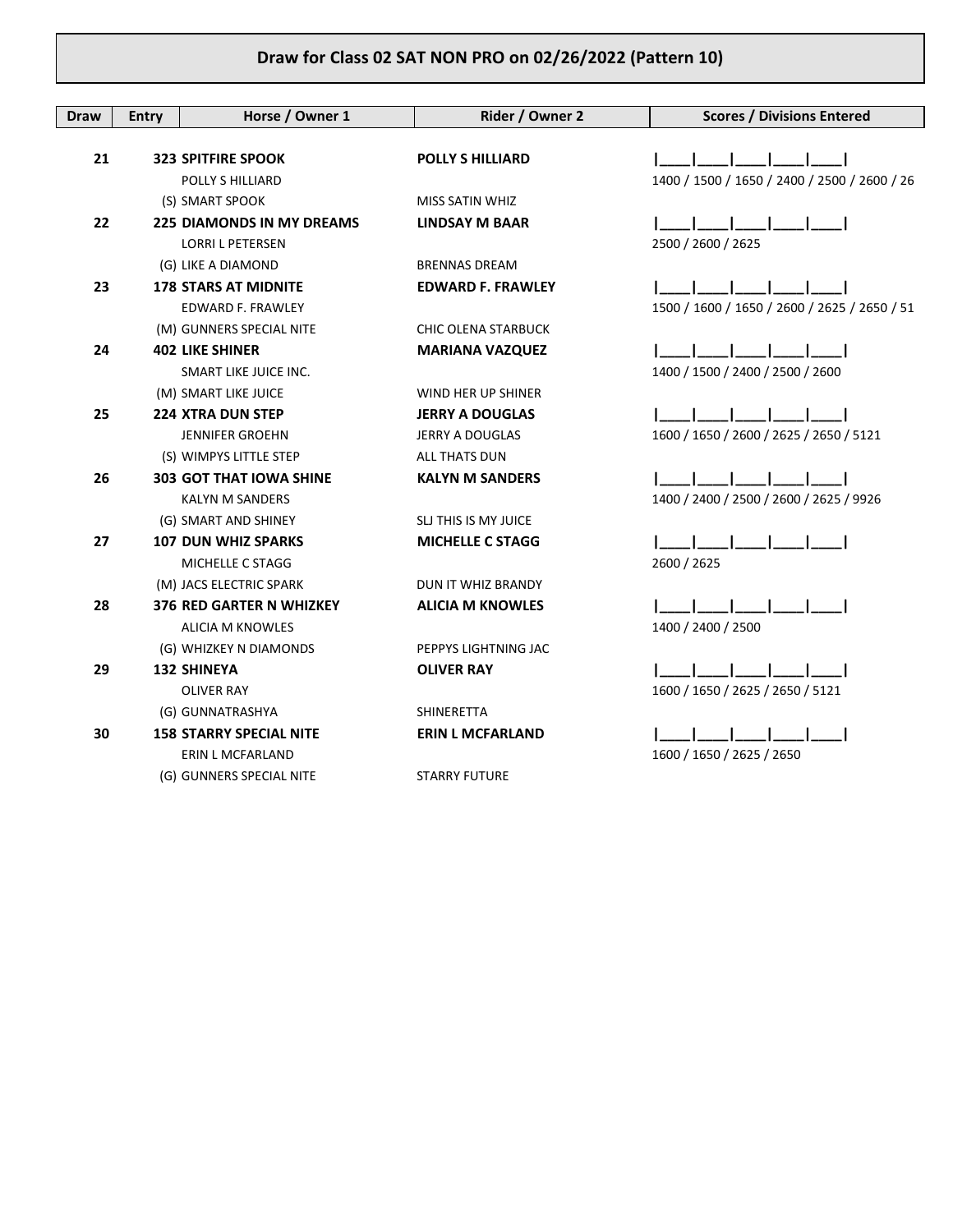| <b>Draw</b> | <b>Entry</b> | Horse / Owner 1                | Rider / Owner 2             | <b>Scores / Divisions Entered</b>            |
|-------------|--------------|--------------------------------|-----------------------------|----------------------------------------------|
|             |              |                                |                             |                                              |
| 31          |              | <b>240 WHIZKEY AT DAWN</b>     | <b>WAYNE MIZELLE</b>        |                                              |
|             |              | <b>WAYNE MIZELLE</b>           |                             | 1500 / 1600 / 2625                           |
|             |              | (G) WHIZKEY N DIAMONDS         | <b>DUALIN AT DAWN</b>       |                                              |
| 32          |              | <b>119 CONQUERED THIS TOWN</b> | <b>PARKER H MINCHIN</b>     |                                              |
|             |              | PARKER H MINCHIN               |                             | 1650 / 2625 / 2650 / 5121                    |
|             |              | (G) HOLLYWOODSTINSELTOWN       | <b>CONQUISTADORS SANDY</b>  |                                              |
| 33          |              | <b>262 BERRIED TREASURE</b>    | <b>CAROL BELL</b>           |                                              |
|             |              | <b>GEORGE R BELL</b>           | <b>CAROL BELL</b>           | 1500 / 1650 / 2500 / 2600 / 2625 / 2650 / 51 |
|             |              | (M) WIMPYS LITTLE STEP         | <b>CUSTOM RED BERRY</b>     |                                              |
| 34          |              | <b>146 MADE BY MAGNUM</b>      | <b>LUCINDA M HUMAN</b>      |                                              |
|             |              | LUCINDA M HUMAN                |                             | 1400 / 1650 / 2400 / 2500 / 2600 / 2625 / 26 |
|             |              | (G) MAGNUM CHIC DREAM          | <b>READY MAKE COWBOY</b>    |                                              |
| 35          |              | <b>297 SOME KINDA SHINE</b>    | <b>KATE STEWART SEUTTER</b> |                                              |
|             |              | <b>KATE STEWART SEUTTER</b>    | ANEIKA M CRESPO             | 1400 / 1500 / 2400 / 2500 / 2600 / 2625 / 96 |
|             |              | (S) SHINE OF A KIND            | PRECIOUS LADY D             |                                              |
| 36          |              | <b>168 BAILEYS SIDEKICK</b>    | <b>VALENCIA PITZING</b>     |                                              |
|             |              | <b>VALENCIA PITZING</b>        |                             | 1500 / 1600 / 2600 / 2625 / 2650 / 9926      |
|             |              | (G) GUNNERS SPECIAL NITE       | A SHINING SIDEKICK          |                                              |
| 37          |              | <b>362 BLACK N GOLD</b>        | <b>MARK HURD</b>            |                                              |
|             |              | <b>MARK HURD</b>               |                             | 1400 / 1500 / 1600 / 1650 / 2400 / 2500 / 26 |
|             |              | (G) PALE FACE DUNNIT           | <b>BLAZING IN BLACK</b>     |                                              |
| 38          |              | <b>324 LITTLE MAN SPOOK</b>    | <b>POLLY S HILLIARD</b>     |                                              |
|             |              | POLLY S HILLIARD               |                             | 1400 / 1500 / 1650 / 2400 / 2500 / 2600 / 26 |
|             |              | (G) SMART SPOOK                | MISS SATIN WHIZ             |                                              |
| 39          |              | <b>202 ITS SNIPPIN TIME</b>    | <b>JESSICAH KELLER</b>      |                                              |
|             |              | <b>HILLDALE FARM</b>           |                             | 1400 / 2400 / 2500 / 9926                    |
|             |              | (M) SHINE BIG TIME             | SNIP O SATELLITE            |                                              |
| 40          |              | <b>223 RIDING WHIZ JOY</b>     | <b>JENNIFER GROEHN</b>      |                                              |
|             |              | <b>JENNIFER GROEHN</b>         |                             | 1600 / 1650 / 2600 / 2625 / 2650 / 5121      |
|             |              | (M) SPOOKS GOTTA WHIZ          | <b>CD JOYRIDE</b>           |                                              |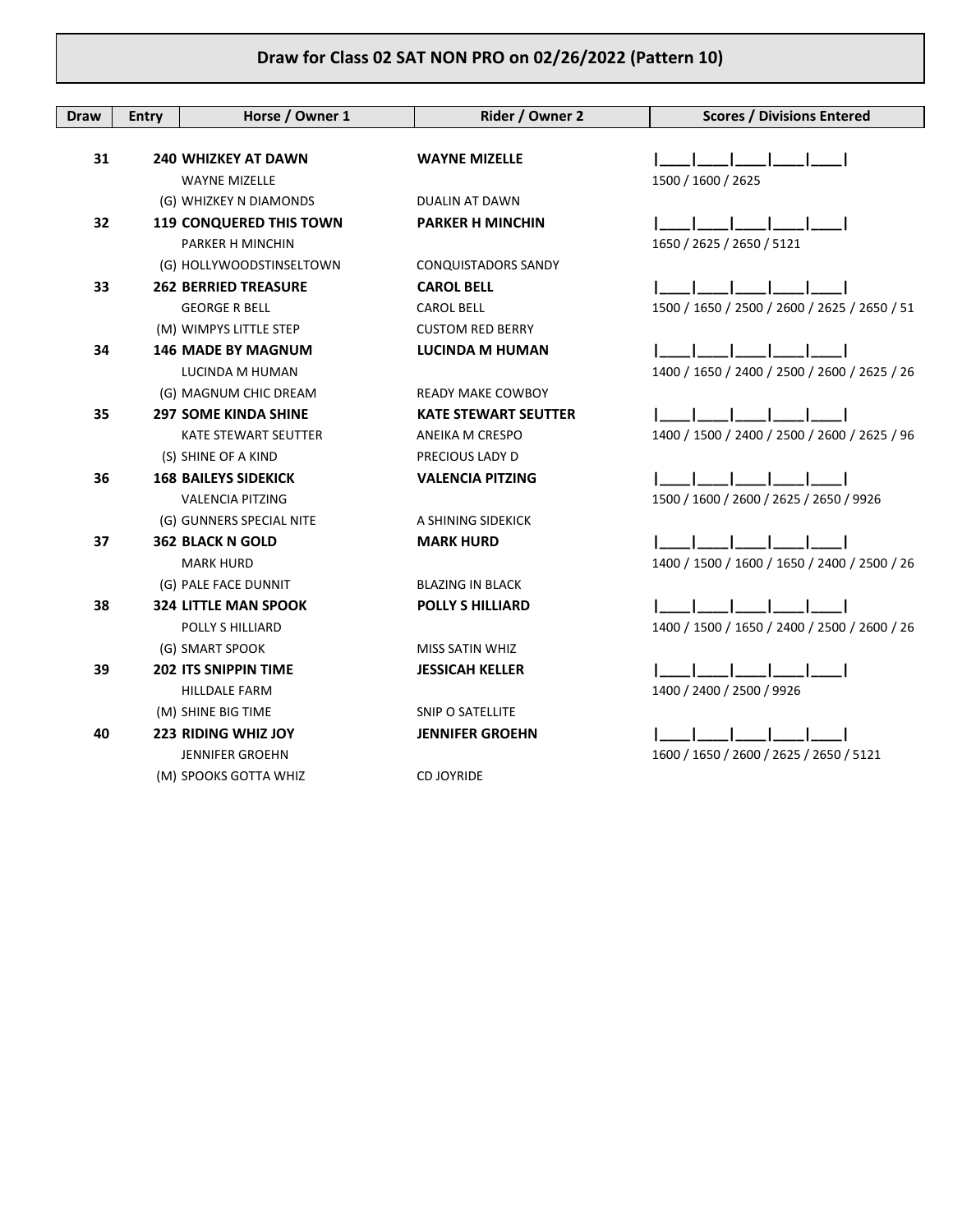| Draw | <b>Entry</b> | Horse / Owner 1               | Rider / Owner 2               | <b>Scores / Divisions Entered</b>            |
|------|--------------|-------------------------------|-------------------------------|----------------------------------------------|
|      |              |                               |                               |                                              |
| 41   |              | <b>140 SPOOKS GOT GO</b>      | <b>KAREN A MILLS</b>          |                                              |
|      |              | <b>EMMA RACHEL NICHOLS</b>    |                               | 2400 / 2500 / 2600 / 2650 / 9926             |
|      |              | (M) SMART SPOOK               | LEOFRITZS GOGO BOOTS          |                                              |
| 42   |              | <b>128 TRASHADUALLY</b>       | <b>WESLEY TATE</b>            | 0.0<br>0.0<br>0.0<br>$0.0\quad 0.0$          |
|      |              | <b>NATALIE TATE</b>           |                               | 1650 / 2650                                  |
|      |              | (G) MISTER NICADUAL           | <b>GLENDAS SMOKEN TRASH</b>   |                                              |
| 43   |              | <b>208 EBONY WHIZARD</b>      | <b>PEGGY LOVEJOY</b>          |                                              |
|      |              | PEGGY LOVEJOY                 |                               | 2600 / 2625                                  |
|      |              | (G) GUNNERS SPECIAL NITE      | <b>EBONY WHIZ</b>             |                                              |
| 44   |              | <b>118 KACHINA OLENA TAG</b>  | <b>KYLA J THURLOW</b>         |                                              |
|      |              | <b>KYLA J THURLOW</b>         |                               | 1400 / 2400 / 2500 / 2600                    |
|      |              | (G) WHIZ N TAG CHEX           | KACHINA OAK OLENA             |                                              |
| 45   |              | <b>295 DOCS SHINING CROME</b> | <b>HEATHER MARKS</b>          | 0.0<br>0.0<br>$0.0\quad 0.0$<br>0.0          |
|      |              | <b>MICHAEL W MARKS</b>        |                               | 1600 / 2400 / 2500 / 2600 / 2625             |
|      |              | (G) CUSTOM CROME              | <b>SHINING PEARL</b>          |                                              |
| 46   |              | <b>122 WHIZENBOONSMAL</b>     | <b>MADISON H RAFACZ</b>       |                                              |
|      |              | <b>MADISON H RAFACZ</b>       |                               | 1400 / 1500 / 2400 / 2500 / 2600             |
|      |              | (G) PEPTOLEAP                 | SHE WHIZ A STAR               |                                              |
| 47   |              | <b>126 WALLAS CORONA</b>      | <b>KATHARINE GEORGE CAPPE</b> |                                              |
|      |              | KATHARINE GEORGE CAPPE        |                               | 1500 / 1600 / 2600 / 2625                    |
|      |              | (G) WALLA WALLA WHIZ          | <b>CORONAS MAJOR</b>          |                                              |
| 48   |              | <b>184 MR WHIZICOL</b>        | <b>RINCK J HEULE</b>          |                                              |
|      |              | <b>RINCK J HEULE</b>          |                               | 1500 / 1600 / 1650 / 2600 / 2625 / 2650 / 51 |
|      |              | (G) WALLA WALLA WHIZ          | <b>COLONELS JAZZY JEWEL</b>   |                                              |
| 49   |              | <b>276 BE AECH BEAU</b>       | <b>ABIGAIL GRACE EHRINGER</b> |                                              |
|      |              | ABIGAIL GRACE EHRINGER        |                               | 1400 / 1500 / 2400 / 2500 / 2600 / 2625      |
|      |              | (S) GUNNER                    | NU CHEX SOLANO                |                                              |
| 50   |              | <b>379 NICS CUSTOM DUALLY</b> | <b>CATHERINE HANCOCK</b>      |                                              |
|      |              | MICHAEL H HANCOCK             |                               | 1400 / 1500 / 2500 / 2600 / 2625             |
|      |              | (G) MISTER NICADUAL           | <b>CUSTOM WHIZPER</b>         |                                              |